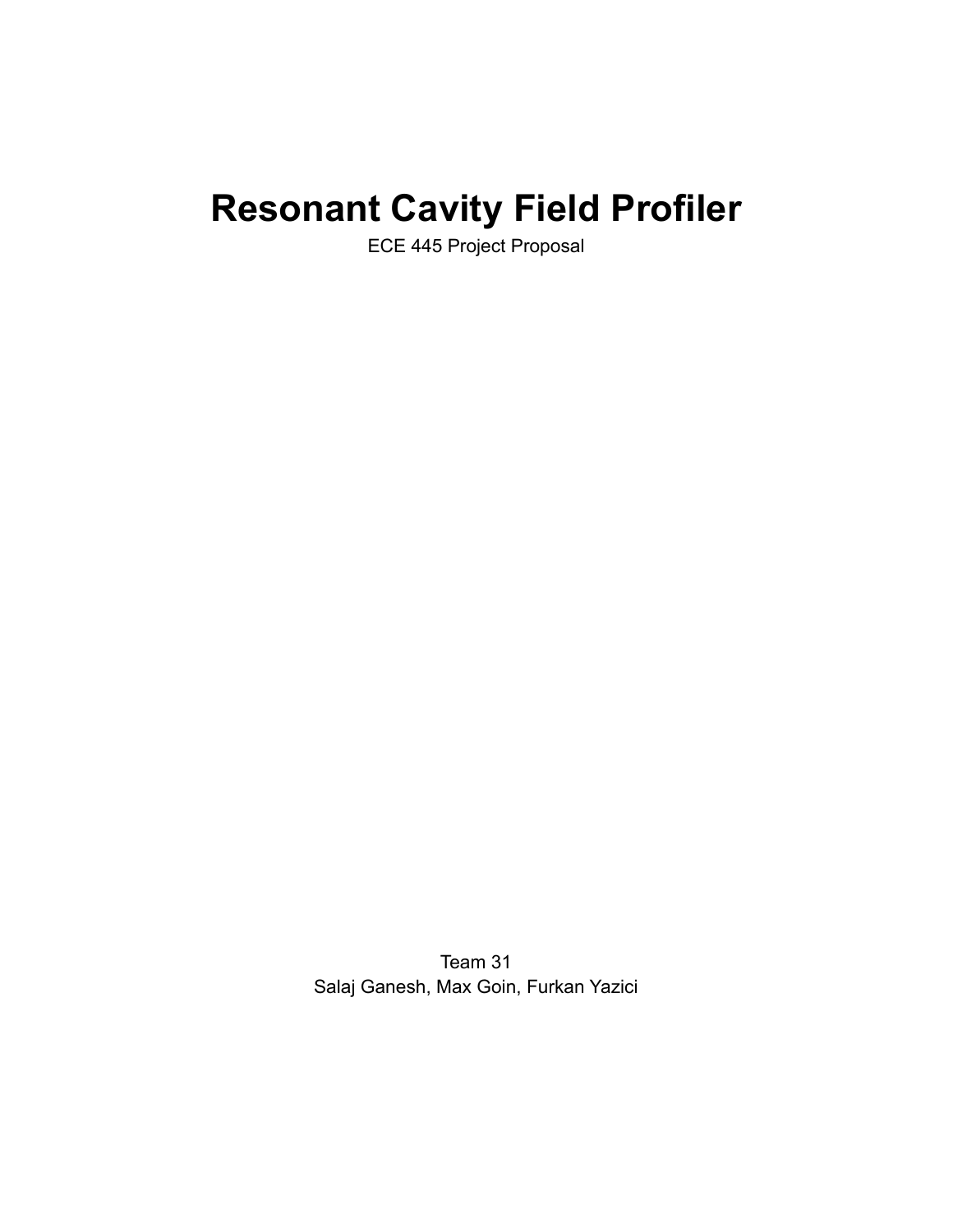## **1. Introduction**

#### **1.1 Problem**

This project proposal was submitted by Starfire for designing a device to tune Resonant Cavity Particle Accelerators.

The design process of Resonant Cavity Particle Accelerators requires fine characterization of their electric field for design verification. This is typically accomplished by pushing a metal bead through the cavity where the magnetic field is the strongest. This results in a small, but measurable change in the resonant frequency of the internal cavity. This frequency offset gives the operator an indication of the strength of the magnetic field displaced by the bead. This is then used to estimate the electric field strength and uniformity. This is typically done manually, with a user making small changes to the position of the bead and measuring the resulting frequency shift. This process can be very time consuming and take a single user up to two days to accomplish.

#### **1.2 Solution**

A stepper motor will move the bead through the cavity while a microcontroller will correct for any resonant frequency offset and log the current position. This device will move the bead through all 4 cavities of the accelerator while simultaneously making measurements to estimate the current field conditions in response to the bead. The frequency offset will be controlled by the MCU and the setting time of the control loop will be the limiting factor in the time it takes to perform a complete characterization. This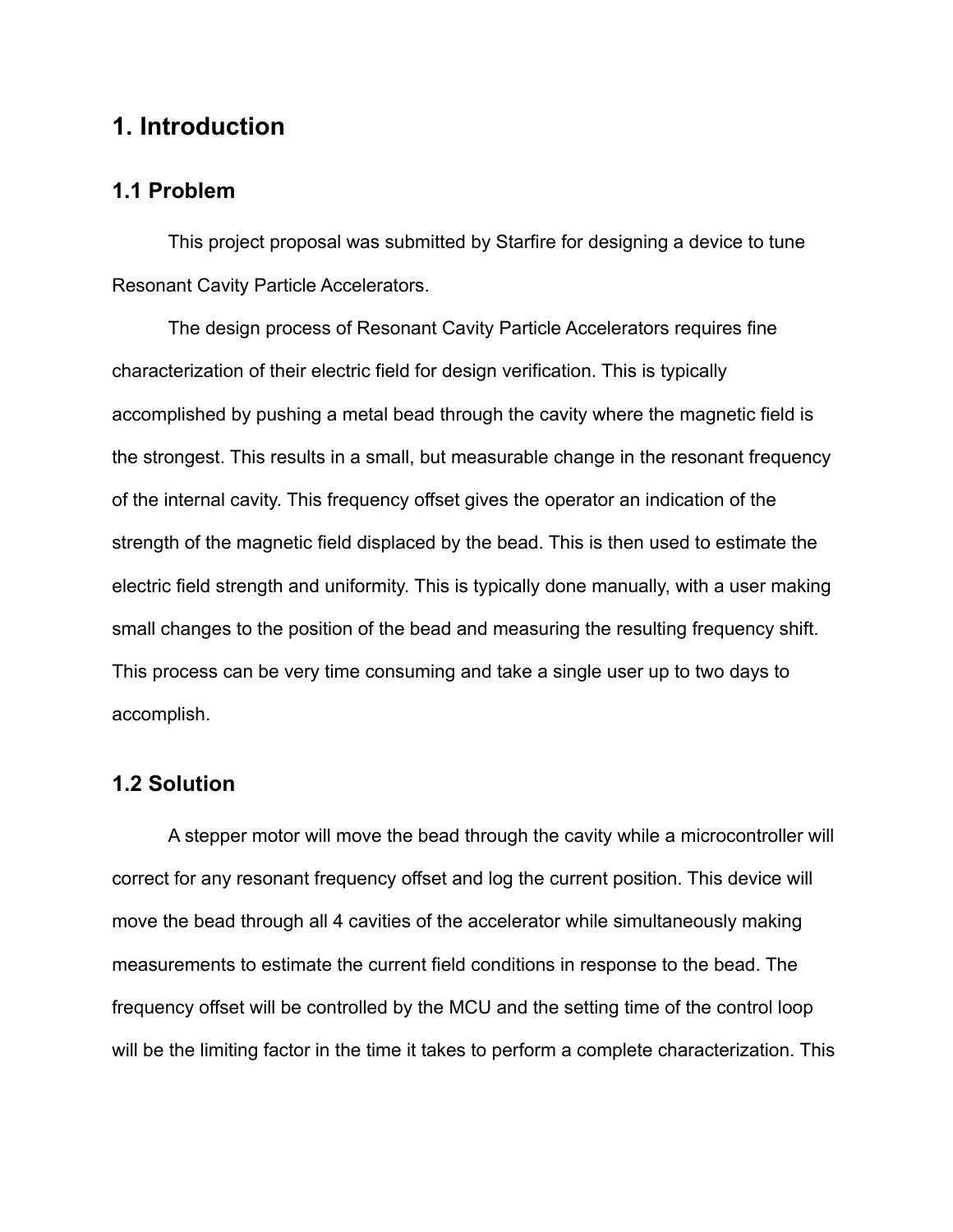will help technicians properly tune and characterize cavities to obtain optimum performance.

We will work with Tom Houlahan, the engineer responsible for the project, and will meet with him regularly to discuss the project. Starfire will be providing a test cavity for the purposes of design verification and testing. Tom would like the characterization to take roughly the amount of time to get a cup of coffee or roughly 5 minutes at minimum.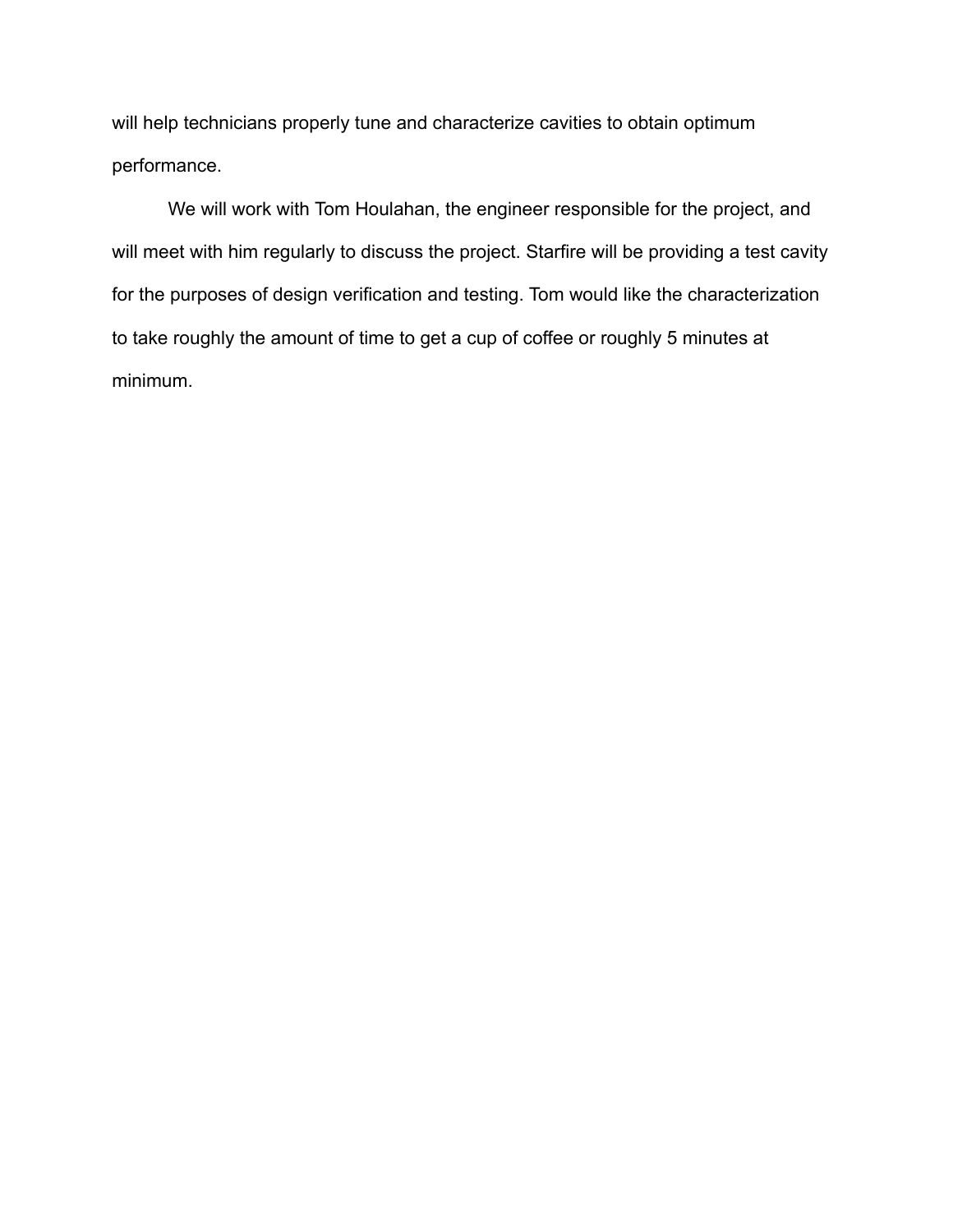# **1.3 Visual Aid**



Basic setup with the test cavity. Our board is shown in green while all other materials are to be provided by Starfire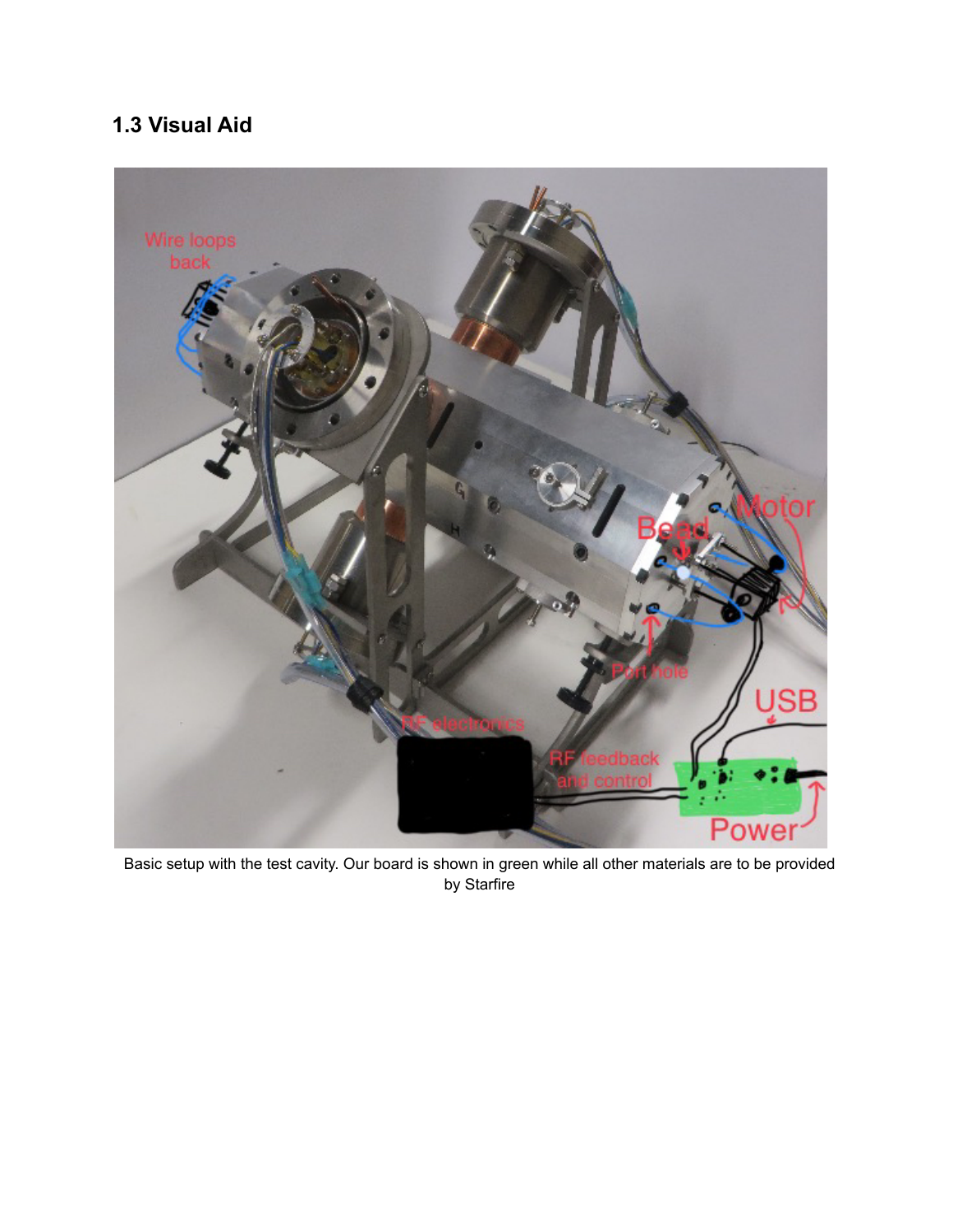# **1.4 High-level requirements list**

- 1. Pull a bead through the cavity and record the responding resonating frequency. It will continue and calculate the bead position for an optimal resonating frequency.
- 2. Characterization will complete in a matter of minutes (five minutes was requested). The entire characterization process will not require any input from a user. Once complete, it would then notify the user of its completion.
- 3. Data will be logged on a PC for later use so users can refer to it later. The data should include the position of the bead and its corresponding field characterization.

# **2. Design**

# **2.1 Block Diagram**

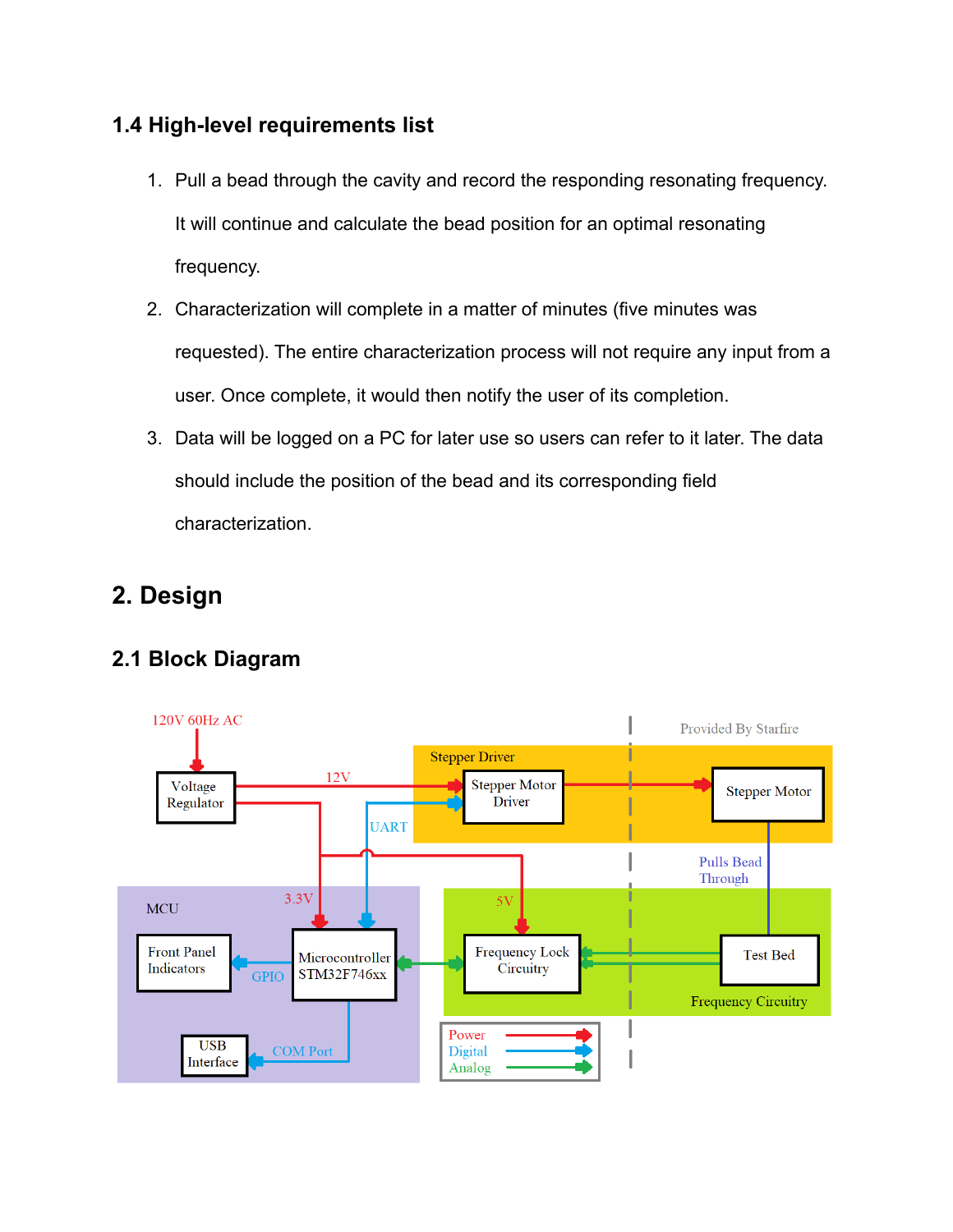#### **2.2 Subsystem Overview**

#### **2.2.1 MCU**

Supplies drive signals to a stepper motor to move the metal bead through the 4 quadrants of the RF cavity. Controls a front panel to indicate the current state of the system. Communicates to an external computer to allow the user to set operating conditions and to log position and frequency correction data for further analysis. Samples feedback signals from RF front end and issues corrections to the PLL circuitry through the DACs. We chose the STM32F746 due to availability. This microcontroller is highly capable and notably has 2 12bit DACs, 3 12bit ADCs, 4 UARTs, 320kb onboard SRAM, and USB 2.0 FS support. These will fully satisfy our requirements for a microcontroller.

#### **2.2.2 Frequency Circuitry**

Maintains a drive frequency that is equal to the resonant frequency. A series of op-amps form a control loop from output signals from the RF front end. They will also filter the feedback signals before sampling by the ADCs. The LM324 is a good option for this as it supports up to 32V and is available in a quad package.

#### **2.2.3 Stepper Driver**

We will be using a Trinamic TMC2202 stepper motor driver IC. The TMC2202 can supply up to 1.2A RMS and up to 256 micro steps offering high positional performance and smooth operation. This IC can be easily interfaced with a UART port from the MCU. Over UART, you can issue speed and distance commands and read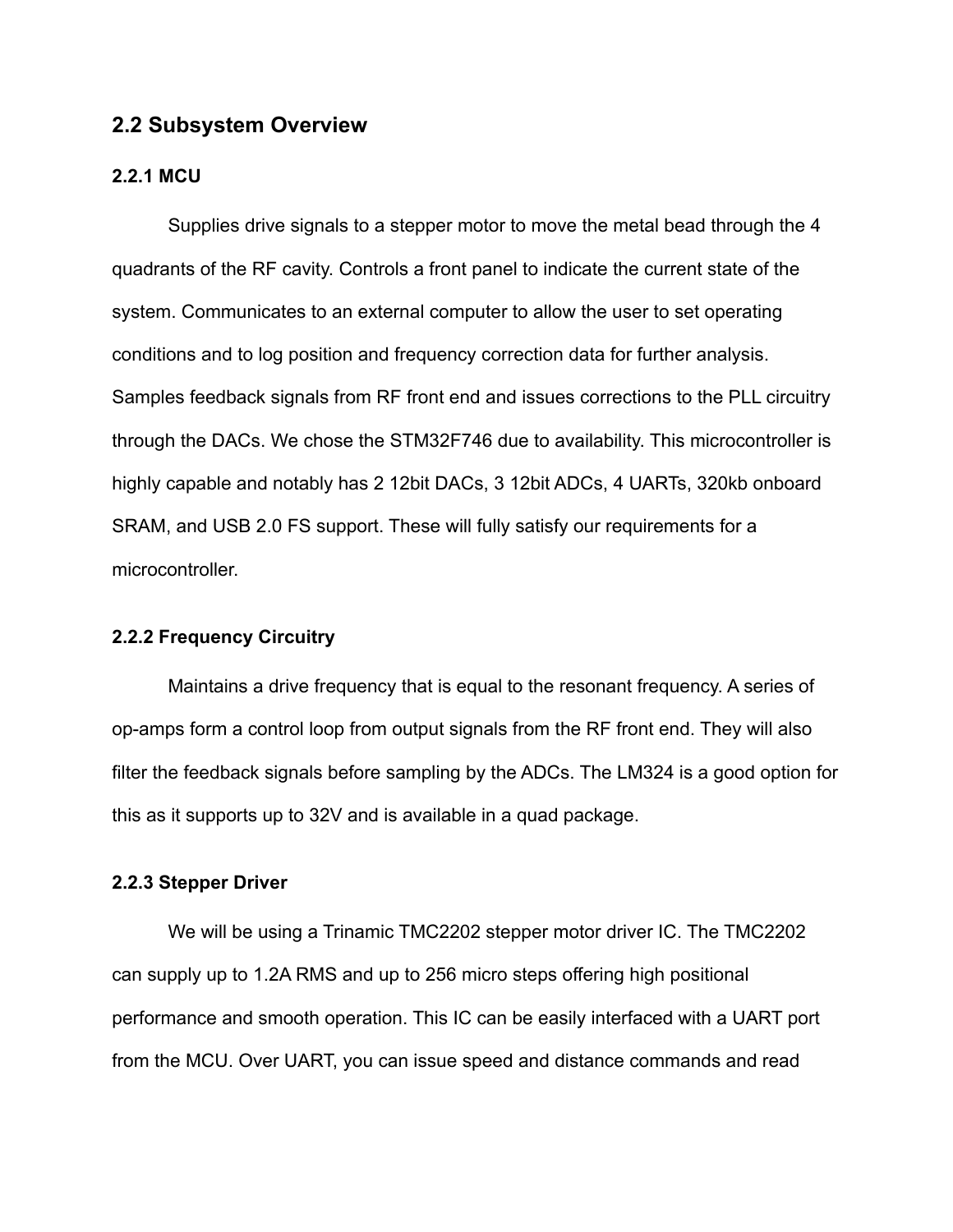back the current positional data. A small momentary contact switch will be used to "home" the bead to ensure the same starting location before each profiling pass.

# **2.3 Subsystem Requirements**

#### **2.3.1 MCU**

- 1. Communicate with a PC over USB for data logging
- 2. Communicate with Frequency-Lock Circuitry to receive data from RF cavity
- 3. Control the front panel indicators

#### **2.3.2 Frequency Circuitry**

1. Regulate inputs from test bed/RF cavity and output resultant frequency to MCU

#### **2.3.3 Stepper Driver**

- 1. Precisely control a Stepper motor (provided by Starfire) to move a bead through the RF cavity
- 2. Communicate with MCU on the current position of the bead and reset it to a given position if needed.

## **2.4 Tolerance Analysis**

To meet the requested five minute acquisition requirements, the bead must be able to traverse the cavity four times (once for each quadrant) in roughly 300 seconds. The cavity is one meter long so this equates to a required traversal speed of 1.33 cm/s. We would like to make a measurement of the beads' field displacement roughly every